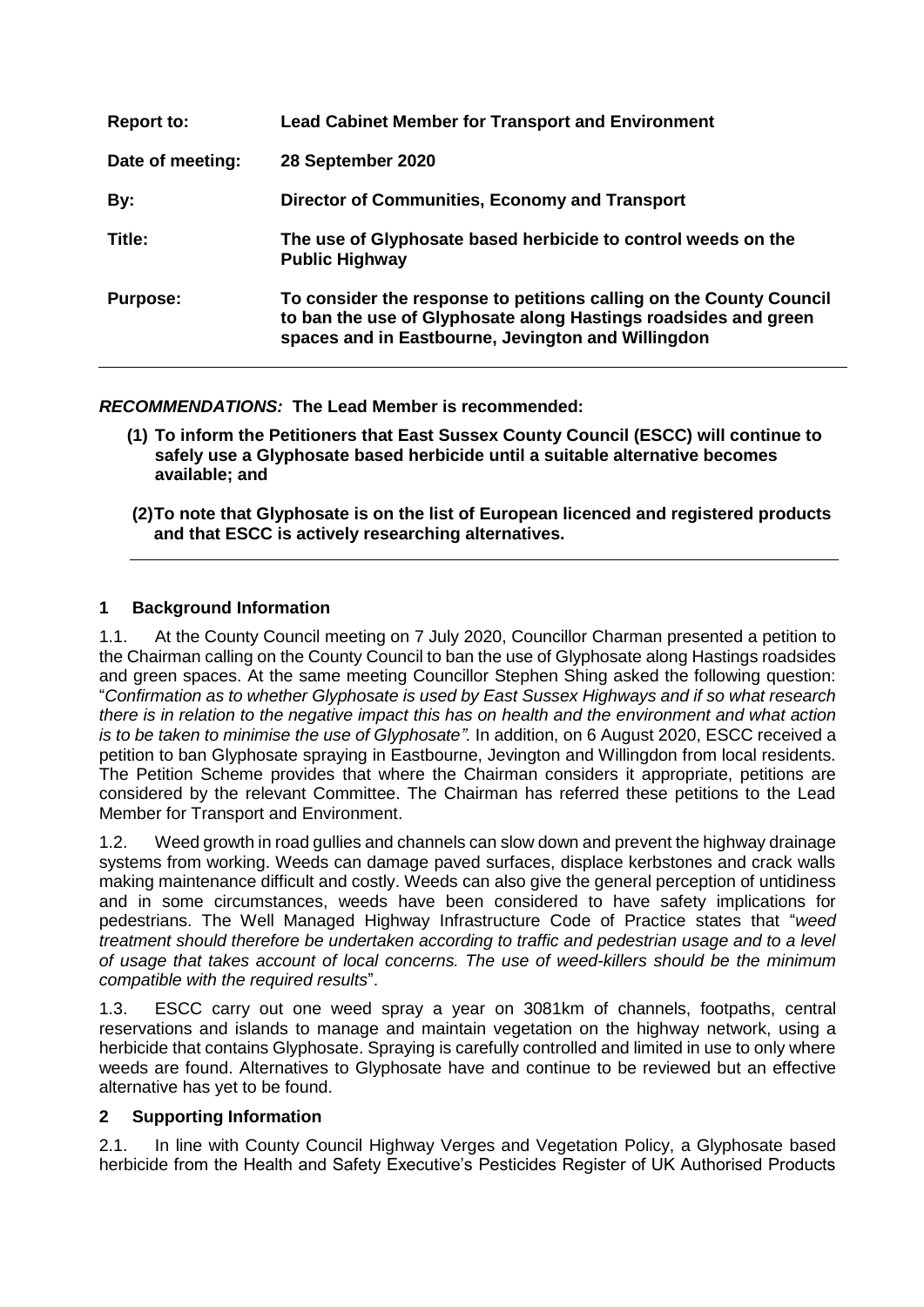suitable for use on highways is used. The herbicide is also a European licenced and registered product.

2.2. The total cost of weed control in the Highways contract is approximately £55,000 per year as a lump sum fixed price that is fixed for the period of the current highways contract.

# **Current Application and Usage**

2.3. Glyphosate herbicide is widely used by Local Authorities to maintain weeds on the highway network.

2.4. The herbicide application is currently carried out using a bespoke spraying machine based on a mini tractor, with a knapsack sprayer used in the difficult to reach areas. The weed spraying is only carried out by NPTC (National Proficiency Test Council) pesticide application competent operators. The average output is 22km in an 8-hour working day.

2.5. The herbicide is applied to weeds in channels and on footpaths at a ratio of 5% herbicide to water on the highway network. At this approved rate of application, it is harmless to all mammalian species and birds. It is also approved for use near watercourses.

2.6. The type of spray used enters the plant through its leaves and breaks down the weed's cell structure rather than killing it on contact. The spray makes sure that all parts of the plant are broken down and slows down any regrowth. Once the weeds have been sprayed it can take between 10 and 14 days for the herbicide to take effect.

2.7. Weed spraying is not undertaken on rainy or windy days to reduce wastage and the travel of the herbicide and treatments within high foot traffic or high sensitivity areas are carried out in accordance with Guidelines for Herbicide Application in Neighbouring Areas. See Appendix 1 for full risk assessments and method statements.

## **Alternatives**

2.8. Alternatives to Glyphosate have been investigated including: FoamStream, hand weeding, Acetic Acid (Vinegar), and Thermal and Mechanical methods. See Appendix 2 for further details. These alternatives have been found to be too costly, not suitable for need, less effective and/or inefficient for highways use at the present time.

2.9. For example, Sussex Rail (the sub-contractor for weed control) provided an estimate for using FoamStream, a low-pressure process, combining heat with biodegradable foam, in the Hastings area of £90,340 per application. This is five times the current cost for Hastings weed control of approximately £18,000. Appendix 3 includes information from other authorities about how they treat weeds and some alternative methods they have trialled. Kent County Council trialled hot foam (Foam Stream) but noted that it required more frequent visits to effectively treat weeds. It is therefore likely that 2-3 applications would be required in Hastings to have the same effect as the current treatment. The cost therefore would be between £180,000 to £270,000 to treat weeds in Hastings for two or three treatments. Scaling this across the County weed control using this method could cost between £540,000 to £810,000 for two or three treatments respectively. It should be noted that it is unclear if there is sufficient capacity within this industry at this time to deliver such a large programme of works.

2.10. Acetic Acid and thermal lancing have produced worse results and have shown to be even less effective than the hot foam method. Hand pulling is very labour intensive, and whilst no direct figures are currently available for this method, clearly this is likely to have an even higher cost per metre than hot foam as productivity will be limited and there are additional costs not associated with the current method including collection and disposal.

2.11. However, ESCC are working with neighbouring authorities to continue to explore alternative options and working towards introducing new methods as part of the next highways maintenance contract in 2023.